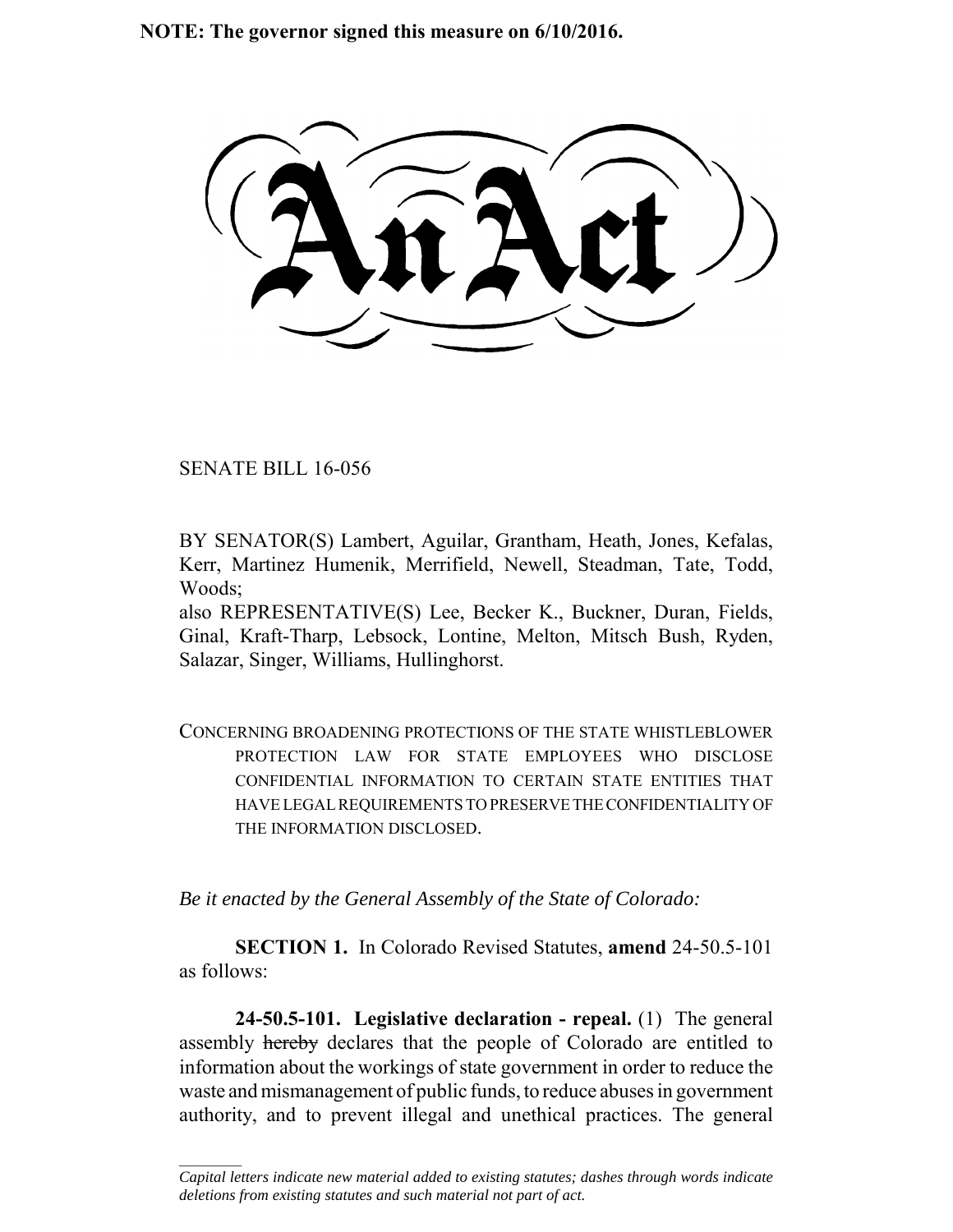assembly further declares that employees of the state of Colorado are citizens first and have a right and a responsibility to behave as good citizens in our common efforts to provide sound management of governmental affairs. To help achieve these objectives, the general assembly declares that state employees should be encouraged to disclose information on actions of state agencies that are not in the public interest and that legislation is needed to ensure that any employee making such disclosures shall not be subject to disciplinary measures or harassment by any public official.

(2) (a) THE GENERAL ASSEMBLY FURTHER DECLARES THAT THE PURPOSE OF THE CREATION OF WHISTLEBLOWER REVIEW AGENCIES IN THIS ARTICLE IS TO PROVIDE A MECHANISM FOR DETERMINING WHETHER INFORMATION ABOUT STATE OPERATIONS OR CONDUCT PROVIDED BY A STATE EMPLOYEE MAY BE MADE PUBLIC BY A STATE EMPLOYEE WHISTLEBLOWER, EITHER TO MEMBERS OF THE GENERAL ASSEMBLY OR ULTIMATELY TO THE PUBLIC, WHILE PROTECTING THAT STATE EMPLOYEE FROM PUNITIVE ACTION AND WHILE MAINTAINING THE CONFIDENTIAL NATURE OF INFORMATION WHERE REQUIRED BY LAW.

(b) THIS SUBSECTION (2) IS REPEALED, EFFECTIVE MAY 15, 2018.

**SECTION 2.** In Colorado Revised Statutes, 24-50.5-102, **add** (6) as follows:

**24-50.5-102. Definitions - repeal.** As used in this article, unless the context otherwise requires:

(6) (a) "WHISTLEBLOWER REVIEW AGENCY" MEANS THE DIRECTOR OF THE OFFICE OF LEGISLATIVE LEGAL SERVICES UNDER PART 5 OF ARTICLE 3 OF TITLE 2, C.R.S., OR THE DIRECTOR'S DESIGNEE, THE ATTORNEY GENERAL UNDER ARTICLE 31 OF THIS TITLE, OR THE ATTORNEY GENERAL'S DESIGNEE, OR THE STATE COURT ADMINISTRATOR UNDER SECTION 13-3-101, C.R.S., OR THE STATE COURT ADMINISTRATOR'S DESIGNEE.

(b) THIS SUBSECTION (6) IS REPEALED, EFFECTIVE MAY 15, 2018.

**SECTION 3.** In Colorado Revised Statutes, **amend** 24-50.5-103 as follows: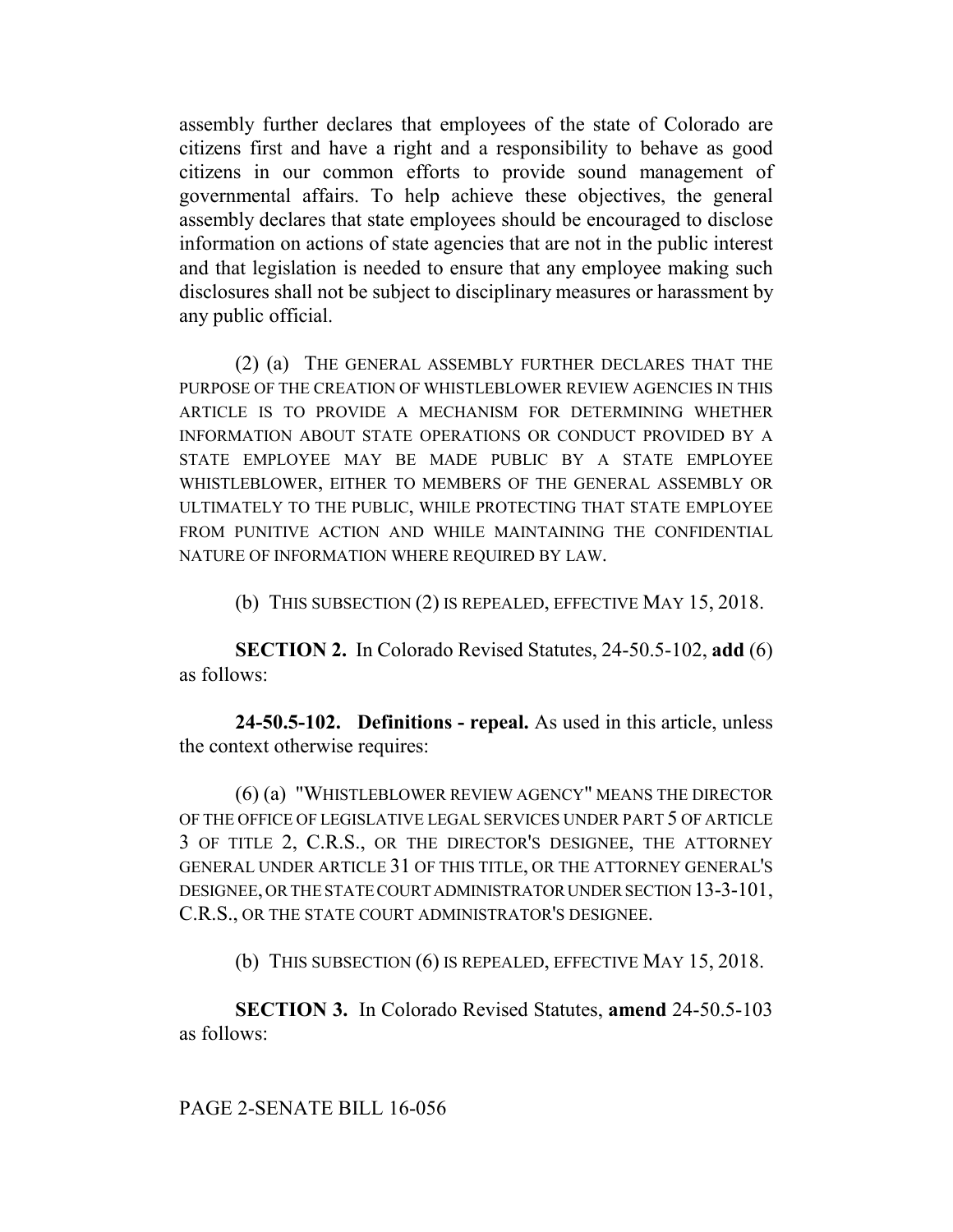**24-50.5-103. Retaliation prohibited - repeal.** (1) Except as provided in subsection (2) of this section, no AN appointing authority or supervisor shall NOT initiate or administer any disciplinary action against an employee on account of the employee's disclosure of information. This section shall SUBSECTION (1) DOES not apply to AN EMPLOYEE WHO DISCLOSES:

(a) An employee who discloses Information that he OR SHE knows to be false or who discloses information with disregard for the truth or falsity thereof OF THE INFORMATION;

(b) An employee who discloses Information from public records which THAT are closed to public inspection pursuant to section 24-72-204; OR

(c) An employee who discloses WITHOUT LAWFUL AUTHORITY, information which THAT is confidential under any other provision of law OR CLOSED TO PUBLIC INSPECTION UNDER SECTION 24-72-204 (2) (a) (I) AND  $(2)$   $(a)$  (VIII).

(2) It shall be the obligation of An employee who wishes to disclose information under the protection of this article IS OBLIGATED to make a good-faith effort to provide to his OR HER supervisor or appointing authority or member of the general assembly the information to be disclosed prior to the time of its disclosure.

(3) SUBSECTION (2) AND PARAGRAPHS (b) AND (c) OF SUBSECTION (1) OF THIS SECTION DO NOT APPLY TO AN EMPLOYEE WHO DISCLOSES INFORMATION TO A WHISTLEBLOWER REVIEW AGENCY.

(4) AN EMPLOYEE SHALL DISCLOSE INFORMATION UNDER SUBSECTION (3) OF THIS SECTION TO THE ATTORNEY GENERAL OR THE ATTORNEY GENERAL'S DESIGNEE UNLESS THE INFORMATION DISCLOSED INVOLVES AN OFFICER OR EMPLOYEE OF THE DEPARTMENT OF LAW. IF THE INFORMATION DISCLOSED UNDER SUBSECTION (3) OF THIS SECTION INVOLVES AN OFFICER OR EMPLOYEE OF THE DEPARTMENT OF LAW, AN EMPLOYEE MAY DISCLOSE THE INFORMATION TO ANY WHISTLEBLOWER REVIEW AGENCY. ACCESS TO INFORMATION RECEIVED BY A WHISTLEBLOWER REVIEW AGENCY UNDER THIS SECTION IS LIMITED TO ONLY THOSE PERSONS CONDUCTING THE REVIEW.

## PAGE 3-SENATE BILL 16-056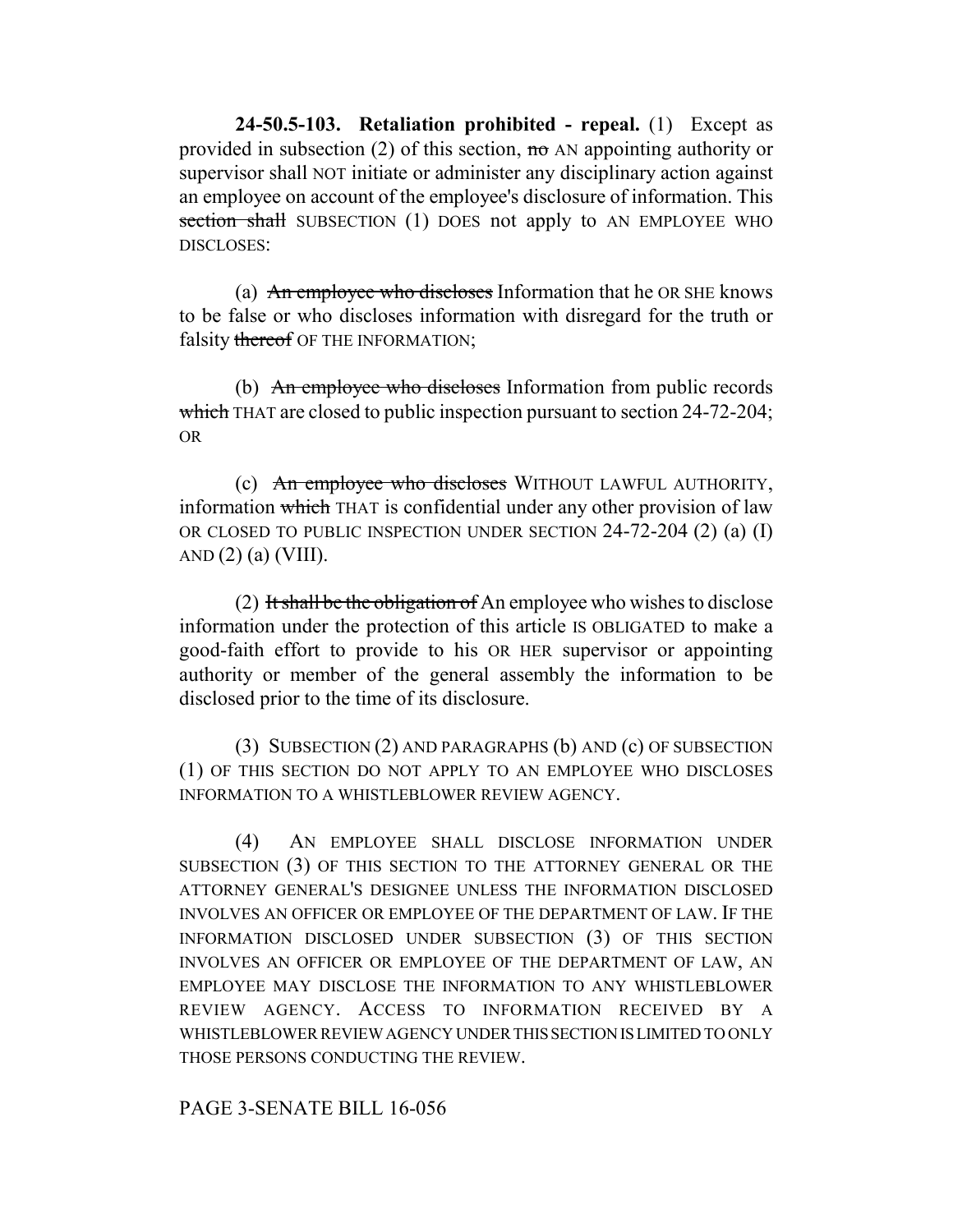(5) (a) (I) WITHIN THIRTY DAYS AFTER RECEIPT OF ANY INFORMATION DISCLOSED UNDER SUBSECTION (3) OF THIS SECTION, A WHISTLEBLOWER REVIEW AGENCY SHALL DETERMINE IN WRITING WHETHER OR NOT THE INFORMATION IS:

(A) CLOSED TO PUBLIC INSPECTION UNDER SECTION 24-72-204; OR

(B) CONFIDENTIAL UNDER ANY OTHER PROVISION OF LAW.

(II) EACH WHISTLEBLOWER REVIEW AGENCY SHALL MAINTAIN THE CONFIDENTIAL NATURE OF ANY INFORMATION DETERMINED TO BE CLOSED TO PUBLIC INSPECTION OR CONFIDENTIAL UNDER SUBPARAGRAPH (I) OF THIS PARAGRAPH (a).

(b) IF A WHISTLEBLOWER REVIEW AGENCY DETERMINES THAT ANY INFORMATION DISCLOSED UNDER SUBSECTION (3) OF THIS SECTION INCLUDES TRADE SECRETS, OR CONFIDENTIAL COMMERCIAL, FINANCIAL, GEOLOGICAL, OR GEOPHYSICAL DATA, THE WHISTLEBLOWER REVIEW AGENCY SHALL MAINTAIN THE CONFIDENTIAL NATURE OF THE INFORMATION.

(c) (I) IF THERE IS A SUBSTANTIAL LIKELIHOOD THAT INFORMATION DISCLOSED UNDER SUBSECTION (3) OF THIS SECTION TO A WHISTLEBLOWER REVIEW AGENCY WILL BE RELEASED TO THE PUBLIC FOR REASONS INCLUDING THAT THE WHISTLEBLOWER REVIEW AGENCY DETERMINES IN WRITING THAT THE INFORMATION IS NOT CONFIDENTIAL, THAT A REQUEST FOR INSPECTION OF THE INFORMATION EXISTS UNDER PART 2 OF ARTICLE 72 OF THIS TITLE, OR THAT A PERSON REQUESTS A COURT TO COMPEL RELEASE OF THE INFORMATION, THE WHISTLEBLOWER REVIEW AGENCY SHALL IMMEDIATELY GIVE WRITTEN NOTICE TO THE OWNER OF THE INFORMATION THAT THE WHISTLEBLOWER REVIEW AGENCY IS IN POSSESSION OF THE INFORMATION IN CONNECTION WITH A DISCLOSURE OF INFORMATION UNDER SUBSECTION (3) OF THIS SECTION.WRITTEN NOTICE UNDER THIS PARAGRAPH (c) TOLLS THE TIME PERIOD FOR THE INSPECTION OF RECORDS UNDER SECTION 24-72-203 (3) UNTIL A REASONABLE TIME AFTER THE THIRTY-DAY TIME PERIOD SPECIFIED IN SUBSECTION (6) OF THIS SECTION AND THE CONCLUSION OF ANY LEGAL PROCEEDINGS UNDER SUBSECTION (6) OF THIS SECTION. A WHISTLEBLOWER REVIEW AGENCY SHALL NOT RELEASE ANY INFORMATION SUBJECT TO A NOTICE UNDER THIS PARAGRAPH (c) UNTIL THIRTY DAYS AFTER THE DATE THAT WRITTEN NOTICE IS GIVEN TO THE

PAGE 4-SENATE BILL 16-056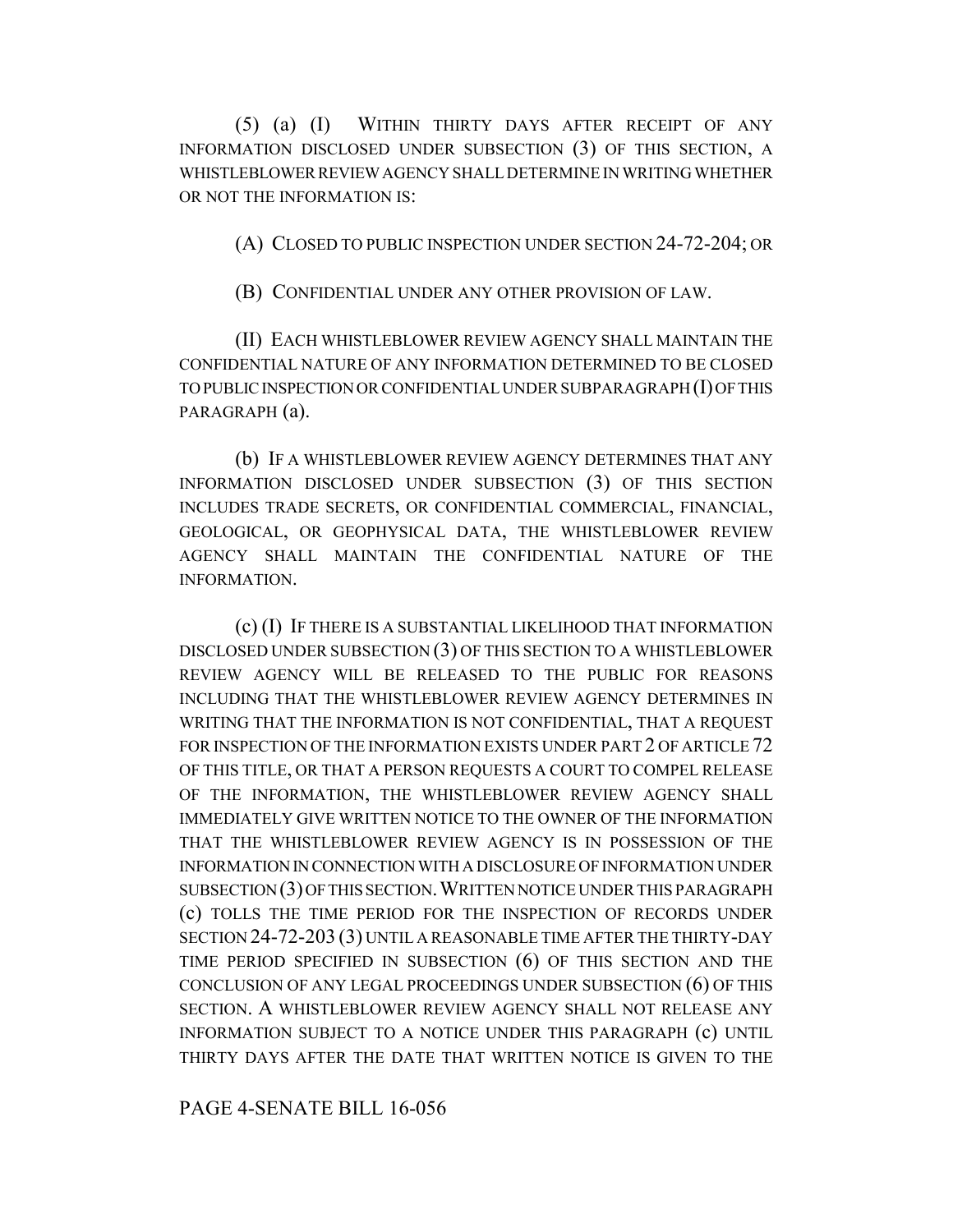OWNER OF THE INFORMATION UNDER THIS PARAGRAPH (c).

(II) THE WRITTEN NOTICE MUST CONTAIN THE DETERMINATION OF THE WHISTLEBLOWER REVIEW AGENCY WITH RESPECT TO WHETHER THE INFORMATION IS CONFIDENTIAL AND THE CIRCUMSTANCES CONSTITUTING A SUBSTANTIAL LIKELIHOOD THAT THE INFORMATION WILL BE RELEASED TO THE PUBLIC.

(III) THE WRITTEN NOTIFICATION REQUIREMENT OF THIS PARAGRAPH (c) DOES NOT APPLY IF A WHISTLEBLOWER REVIEW AGENCY MAKES A GOOD-FAITH EFFORT TO LOCATE THE OWNER OF THE INFORMATION AND REASONABLY DETERMINES THAT THE OWNER CANNOT BE LOCATED.

(6) ANY PERSON NOTIFIED UNDER PARAGRAPH (c) OF SUBSECTION (5) OF THIS SECTION WHO COULD BE HARMED BY THE RELEASE OF INFORMATION DESCRIBED UNDER PARAGRAPH (b) OF SUBSECTION (5) OF THIS SECTION AND DISCLOSED UNDER SUBSECTION (3) OF THIS SECTION TO A WHISTLEBLOWER REVIEW AGENCY MAY, WITHIN THIRTY DAYS AFTER RECEIVING NOTICE UNDER PARAGRAPH (c) OF SUBSECTION (5) OF THIS SECTION, FILE AN ACTION UNDER RULE 65 OF THE COLORADO RULES OF CIVIL PROCEDURE AGAINST THE WHISTLEBLOWER REVIEW AGENCY IN POSSESSION OF THE INFORMATION IN THE DISTRICT COURT FOR THE CITY AND COUNTY OF DENVER FOR INJUNCTIVE RELIEF PROHIBITING RELEASE OF THE INFORMATION.

(7) (a) SUBJECT TO SUBSECTION (6) OF THIS SECTION, IMMEDIATELY AFTER RECEIVING ANY INFORMATION UNDER SUBSECTION (3) OF THIS SECTION, A WHISTLEBLOWER REVIEW AGENCY SHALL NOTIFY THE SUPERVISOR OR APPOINTING AUTHORITY OF THE EMPLOYEE THAT THE WHISTLEBLOWER REVIEW AGENCY HAS RECEIVED THE INFORMATION AND THAT NO RETALIATORY ACTION MAY BE TAKEN AGAINST THE EMPLOYEE EXCEPT UNDER THE LIMITED CIRCUMSTANCES DESCRIBED IN PARAGRAPH (a) OF SUBSECTION (1) OF THIS SECTION.

(b) SUBJECT TO SUBSECTION (6) OF THIS SECTION, WITHIN SIXTY DAYS AFTER RECEIVING ANY INFORMATION UNDER SUBSECTION (3) OF THIS SECTION, A WHISTLEBLOWER REVIEW AGENCY MAY CONFER WITH AND TRANSFER THE INFORMATION TO THE ENTITY HAVING JURISDICTION OR AUTHORITY TO INVESTIGATE ANY ALLEGATION OF UNLAWFUL BEHAVIOR.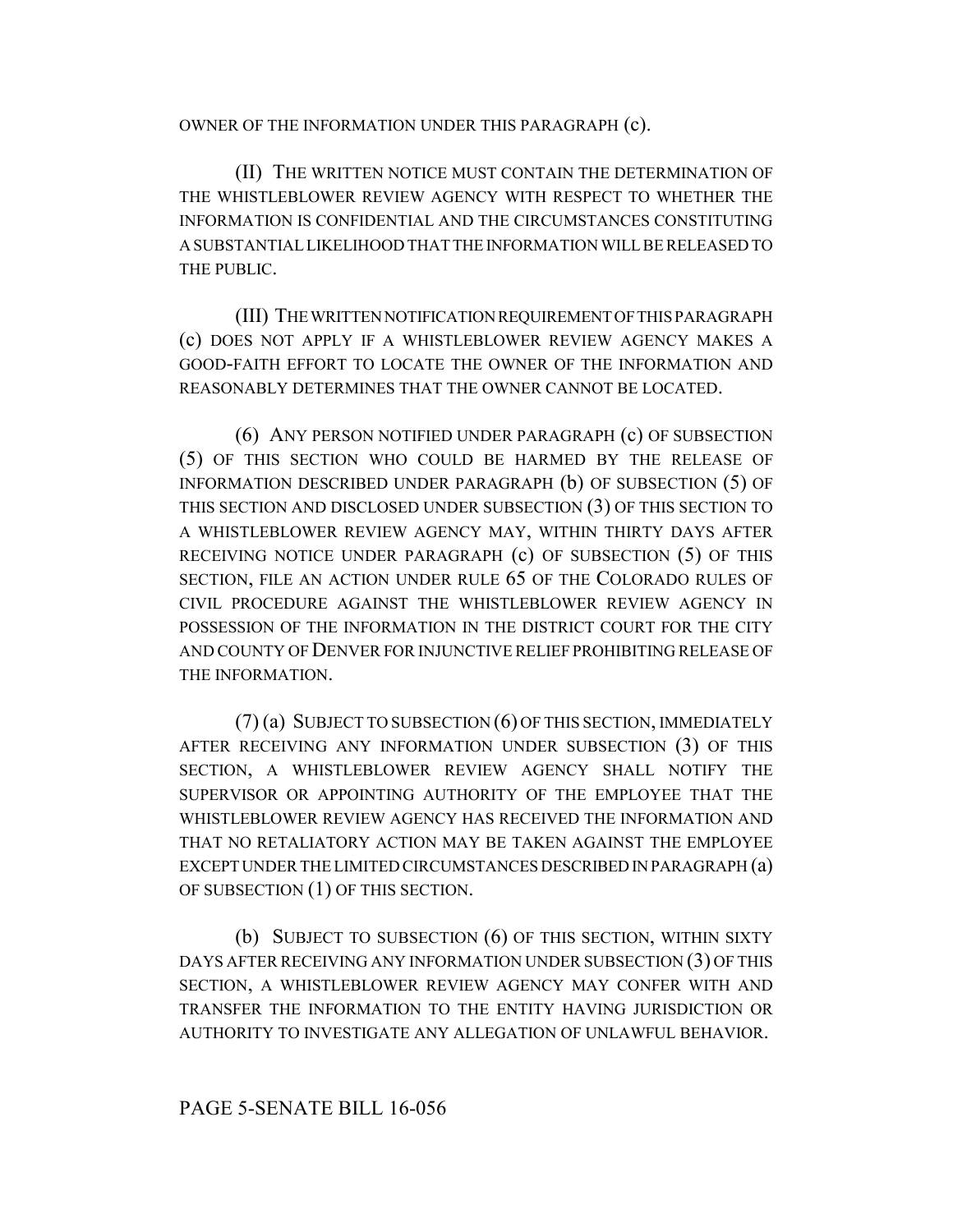(8) EXCEPT AS PROVIDED IN SUBSECTION (5) OF THIS SECTION, IF A WHISTLEBLOWER REVIEW AGENCY DETERMINES THAT THE INFORMATION OR A PORTION OF THE INFORMATION RECEIVED IS NOT PROHIBITED FROM DISCLOSURE UNDER SECTION 24-72-204 OR IS NOT OTHERWISE CONFIDENTIAL UNDER ANY OTHER PROVISION OF LAW, THAT INFORMATION MAY BE RELEASED TO THE GENERAL ASSEMBLY OR THE PUBLIC UPON REQUEST. EACH WHISTLEBLOWER REVIEW AGENCY SHALL MAINTAIN RECORDS OF INFORMATION DISCLOSED TO THE WHISTLEBLOWER REVIEW AGENCY UNDER SUBSECTION (3) OF THIS SECTION AND OF THE ACTION OF THE WHISTLEBLOWER REVIEW AGENCY WITH RESPECT TO THE INFORMATION.

(9) EACH WHISTLEBLOWER REVIEW AGENCY SHALL DESIGNATE A PERSON OR PERSONS AS A POINT OF CONTACT FOR FUNCTIONS UNDER THIS SECTION AND SHALL MAKE THE CONTACT INFORMATION FOR THAT PERSON OR THOSE PERSONS PUBLIC, BOTH ON THE WEBSITE OF THE WHISTLEBLOWER REVIEW AGENCY AND BY ANY OTHER APPROPRIATE MEANS.

(10) IF THE PERSON OR PERSONS DESIGNATED UNDER SUBSECTION (9) OF THIS SECTION BECOME AWARE THAT INFORMATION FROM PUBLIC RECORDS THAT ARE CLOSED TO PUBLIC INSPECTION UNDER SECTION 24-72-204 OR INFORMATION THAT IS OTHERWISE CONFIDENTIAL UNDER THE LAW IS DETERMINED TO HAVE BEEN DISCLOSED AT ANY TIME WITHOUT LAWFUL AUTHORITY, THE PERSON OR PERSONS DESIGNATED IN SUBSECTION (9) OF THIS SECTION SHALL MAKE REASONABLE EFFORTS TO NOTIFY THE OWNER OF THE INFORMATION WITHIN A REASONABLE TIME.

(11) SUBSECTIONS (3) TO (10) OF THIS SECTION AND THIS SUBSECTION (11) ARE REPEALED, EFFECTIVE MAY 15, 2018.

**SECTION 4.** In Colorado Revised Statutes, **add** 24-50.5-108 as follows:

**24-50.5-108. Working group - broadening protections for state employee whistleblowers - confidential information subject of whistleblowing - preserving confidentiality of confidential information - repeal.** (1) THE GOVERNOR SHALL CONVENE A WORKING GROUP ON BROADENING PROTECTIONS FOR STATE EMPLOYEE WHISTLEBLOWERS WHO MAY BE REQUIRED TO DISCLOSE CONFIDENTIAL INFORMATION THAT IS THE SUBJECT OF WHISTLEBLOWING. THE WORKING GROUP CONSISTS OF THE FOLLOWING:

## PAGE 6-SENATE BILL 16-056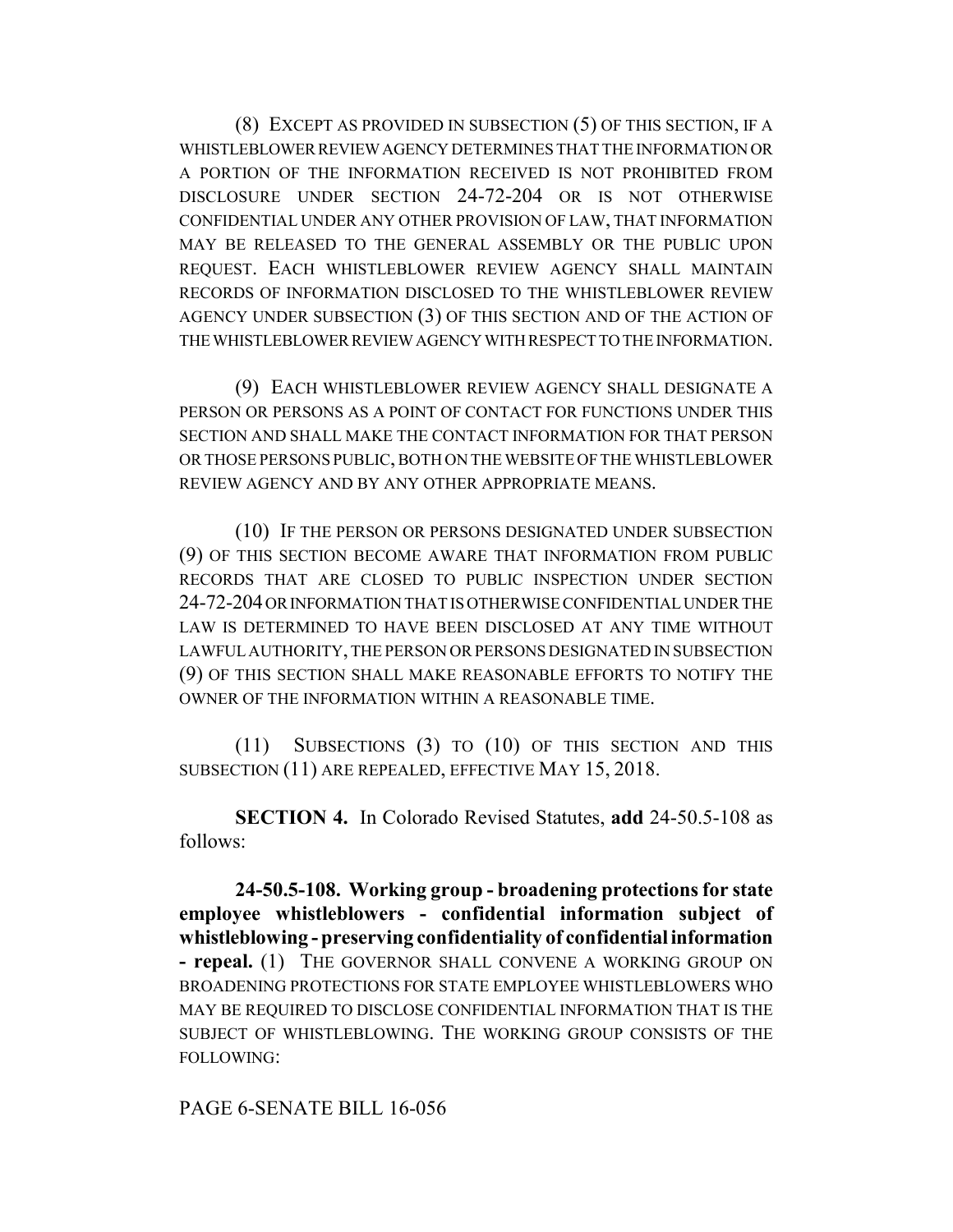(a) A REPRESENTATIVE OF THE OFFICE OF THE GOVERNOR, DESIGNATED BY THE GOVERNOR;

(b) THE EXECUTIVE DIRECTOR OF THE DEPARTMENT OF PERSONNEL OR THE EXECUTIVE DIRECTOR'S DESIGNEE;

(c) A REPRESENTATIVE OF THE OFFICE OF THE ATTORNEY GENERAL, DESIGNATED BY THE ATTORNEY GENERAL;

(d) THE DIRECTOR OF THE OFFICE OF LEGISLATIVE LEGAL SERVICES OR THE DIRECTOR'S DESIGNEE.

(2) (a) THE WORKING GROUP SHALL EXAMINE THE WHISTLEBLOWER PROTECTION LAWS OF THE FEDERAL GOVERNMENT AND OF OTHER STATES AND COMPARE THOSE LAWS TO COLORADO'S WHISTLEBLOWER PROTECTION LAW AS CONTAINED IN THIS ARTICLE. THE WORKING GROUP SHALL DETERMINE MEANS OF BROADENING THE WHISTLEBLOWER PROTECTIONS IN COLORADO LAW FOR SITUATIONS WHERE THE SUBJECT OF WHISTLEBLOWING INVOLVES CONFIDENTIAL INFORMATION THAT WOULD NEED TO BE DISCLOSED IN SOME MANNER IN ORDER TO BRING TO LIGHT ACTIVITIES INCLUDING THE WASTE OF PUBLIC FUNDS, ABUSE OF AUTHORITY, OR MISMANAGEMENT. THE WORKING GROUP SHALL DETERMINE METHODS BY WHICH CONFIDENTIAL INFORMATION COULD BE DISCLOSED WHILE PRESERVING THE CONFIDENTIAL NATURE OF THE INFORMATION. THE WORKING GROUP SHALL INCLUDE INPUT FROM ADVOCACY ORGANIZATIONS INCLUDING BUSINESS, PRIVACY ADVOCATES, AND EMPLOYEE ADVOCATES.

(b) MEETINGS OF THE WORKING GROUP ARE SUBJECT TO PART 4 OF ARTICLE 6 OF THIS TITLE, AND THE WORKING GROUP IS SUBJECT TO THE "COLORADO OPEN RECORDS ACT", PART 2 OF ARTICLE 72 OF THIS TITLE.

(3) BY NOVEMBER 1, 2016, THE WORKING GROUP SHALL REPORT ITS RECOMMENDATIONS TO THE COMMITTEE ON LEGAL SERVICES AND TO THE JOINT BUDGET COMMITTEE OF THE GENERAL ASSEMBLY.

(4) THIS SECTION IS REPEALED, EFFECTIVE JULY 1, 2018.

**SECTION 5. Effective date - applicability.** This act takes effect upon passage and applies to any information disclosed by a state employee to a whistleblower review agency on or after said date.

PAGE 7-SENATE BILL 16-056